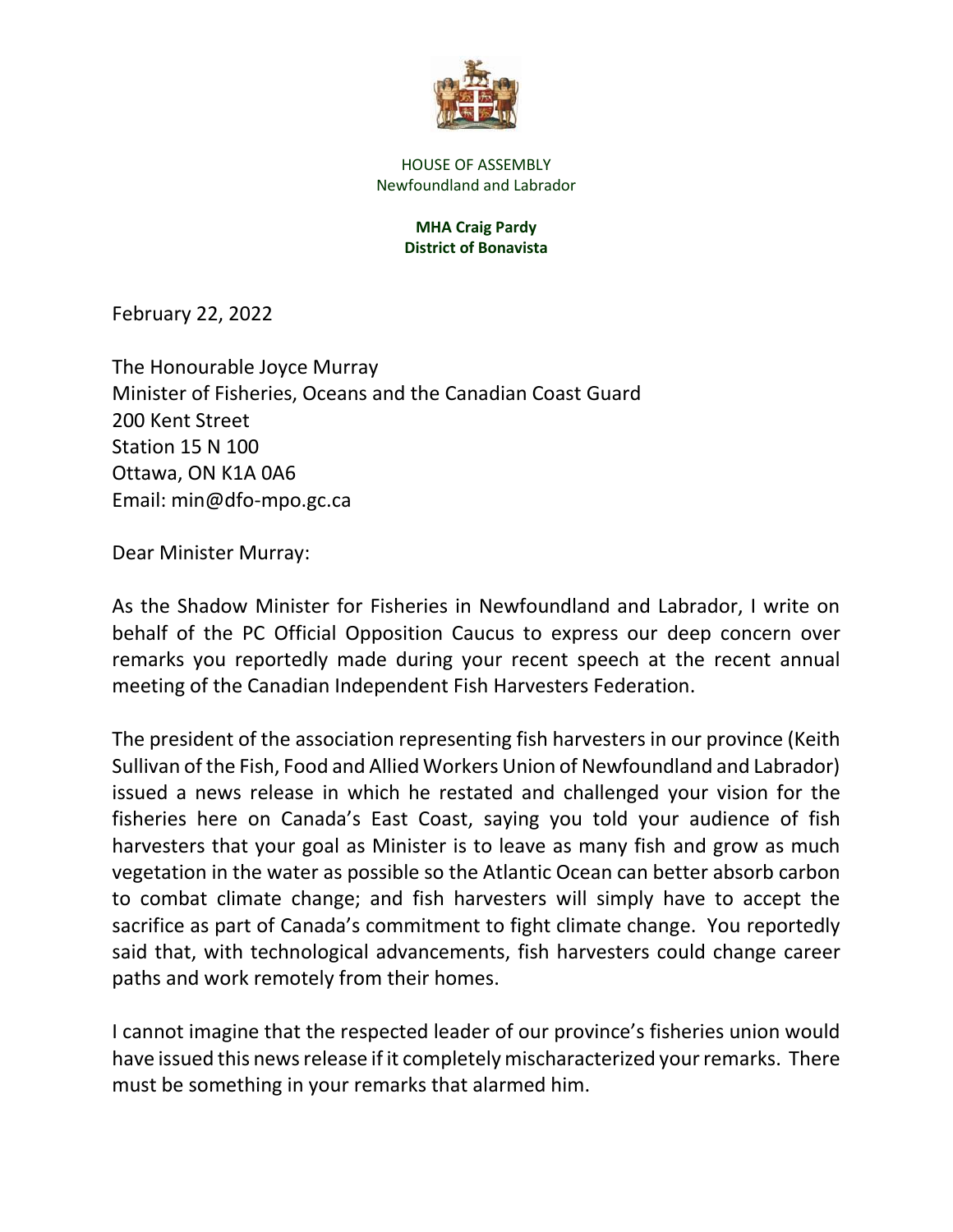We have been unable to find your speaking notes or a recording of your speech online, and are therefore writing to request that you provide us with a copy of your speaking notes and, if possible, a recording of your speech so we can determine what you actually said about your vision for one of Newfoundland and Labrador's most important industries. It is imperative that you clear the air.

If Mr. Sullivan's news release does indeed reflect your remarks or your vision as Minister, then I cannot state strongly enough our shock and dismay.

Your ministerial mandate letter obligates you to "support sustainable, stable, prosperous fisheries" so "Canada's fisheries can continue to grow the economy and sustain coastal communities," and to "support the long-term sustainable growth of Canada's fish and seafood sector". Slashing our fishing industry and the people and economies that thrive on it would be in violation of your mandate.

In no province is the fishing industry more important to the livelihoods of families and communities than right here in Newfoundland and Labrador – yet we have suffered under the mismanagement of one federal administration after another that has imposed its particular vision of how (and whether) we should survive. Shockingly deprived of a direct say in federal fisheries management, we have endured one experiment after another, all of them "supported" by the requisite science that subsequent administrations have found to be wanting.

We do not reject efforts to combat climate change and live sustainably. But there are reasonable and responsible ways to accomplish this that do not involve decimating one of Canada's constituent provinces. For example, your mandate letter calls on you to "make new investments in coastal and ocean areas that have a high potential to absorb and store carbon, like tidal wetlands, seagrass meadows and riparian habitats." Why not focus the carbon sequestration efforts on such shoreline ecosystems throughout the country? This would be far better than embracing the extremist policies of such entities as Greenpeace, which would close down fishing enterprises on which a vast number of our communities and people depend. Sustainable ocean fisheries like ours can employ thousands and nurture our communities while supplying protein to a hungry world. Decimating our economy would be a giant leap toward unsustainability.